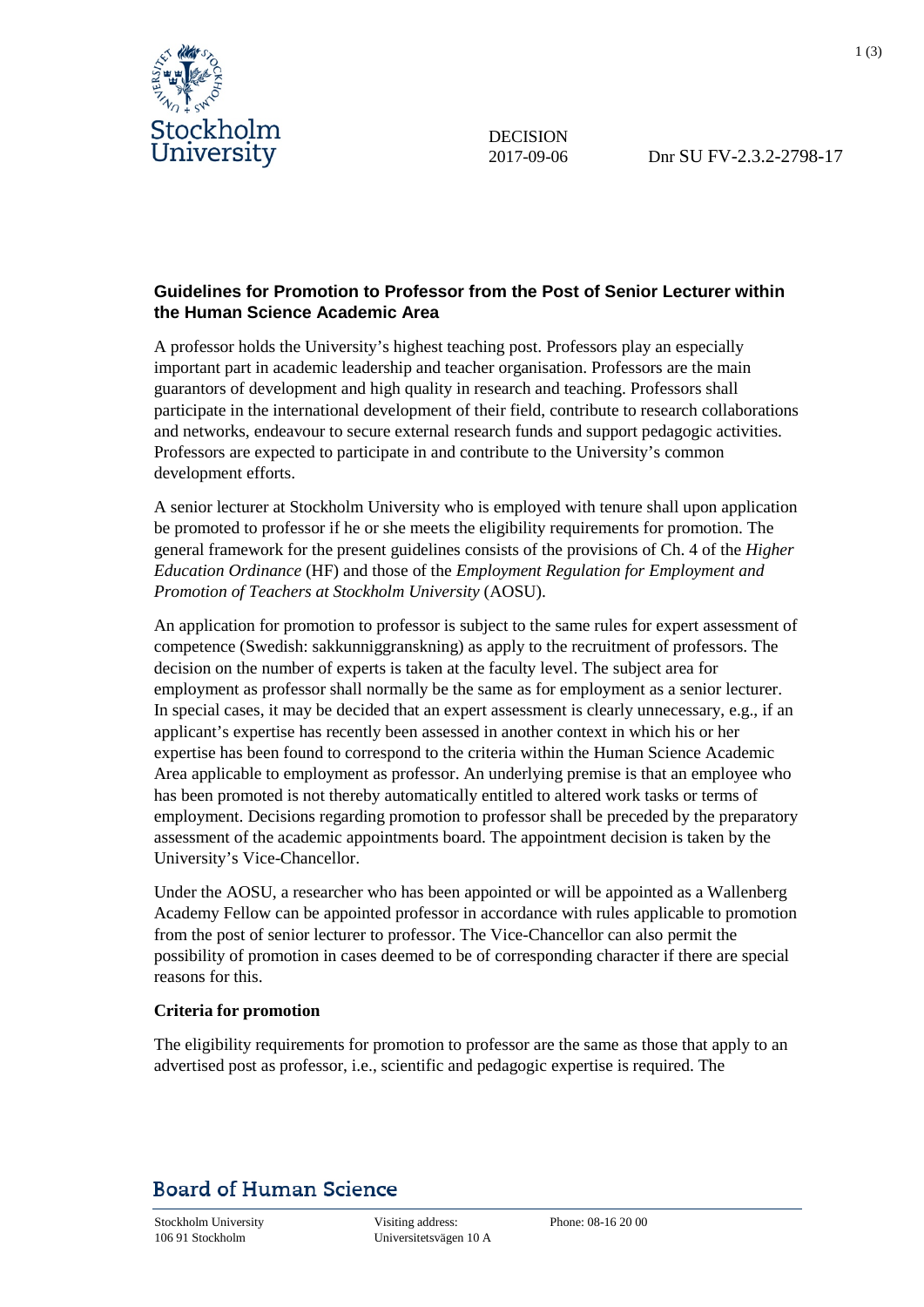

assessment of pedagogic expertise shall be accorded the same attention as the assessment of scientific expertise (HF 4:3).

Scientific expertise shall have been demonstrated through independent research efforts which significantly exceed that which is required for appointment to associate professor (Swedish: docentkompetens), both qualitatively and quantitatively.

Research results shall be of high quality and shall have been published in a form which is common within the discipline in question, which normally includes international and national peer review publications. To be promoted, the applicant shall be active and established within the scientific community. This can be accomplished through the planning and leadership of research, participation in national and international scientific networks and conferences as well as through external research funding . The applicant shall have experience of appointments as opponent or as a member of a dissertation examination committee, expert assessor (Swedish: sakkunnig) or expert reviewer (Swedish: expertgranskare). The qualification requirements shall be assessed on the basis of the relevant discipline's character and traditions.

To be promoted to professor, the applicant shall have experience of research supervision demonstrated through the active supervision of doctoral students. Active supervision means that the applicant has been the main or adjunct dissertation supervisor during a long or decisive period. The applicant shall also have undergone research supervisor training or be deemed to have acquired equivalent competence by other means.

The pedagogic expertise at the level of professor shall be demonstrated through teaching at both the basic and advanced levels as well as at the level of doctoral education, and shall be well-documented. The assessment of pedagogic expertise shall cover the applicant's planning, implementation and appraisal of teaching as well as supervision and examination. Such expertise shall be well-documented and in such a manner that also its quality can be assessed.

To be promoted, the applicant should have successful experience of leadership and development of teaching and research, as well as experience of appointments in, for example, boards and committees. In addition, the applicant shall demonstrate an ability to interact with the surrounding community and to make known his or her research and developmental activities.

To be promoted, the applicant shall have an ability to cooperate with colleagues and students, as well as other abilities and the suitability needed to satisfactorily carry out the work tasks. In addition, the applicant shall, in addition to doctoral student supervisor training, have attended university pedagogic training amounting to at least 15 credits or be deemed to possess equivalent competence .

The faculty boards can issue guidelines supplementing or clarifying the guidelines of the board of the Human Science Academic Area (Swedish: Områdesnämnden för humanvetenskaps riktlinjer för befordran till professor).